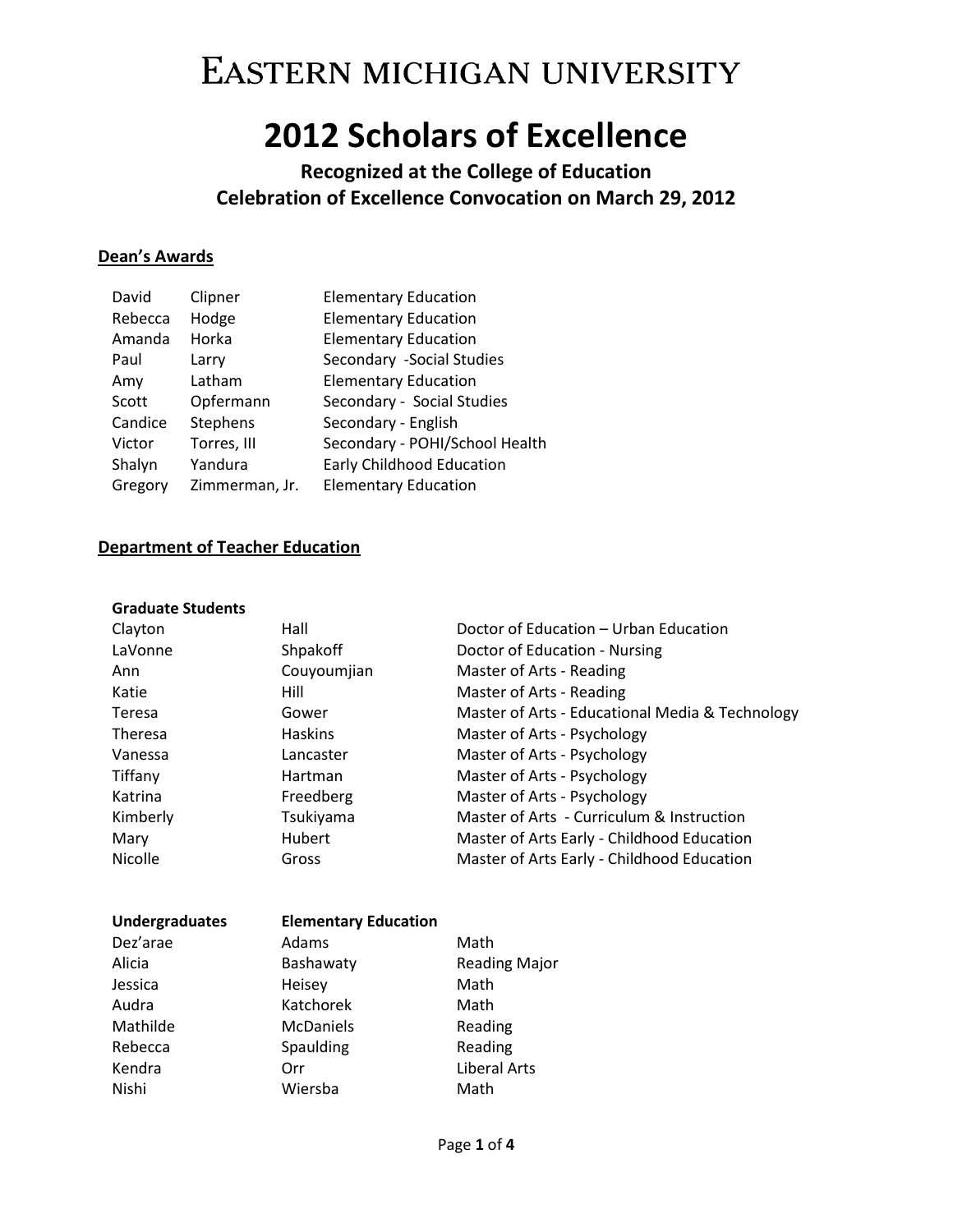## **Department of Leadership and Counseling**

| Paul         | Salah        | Doctor of Education - Educational Leadership       |
|--------------|--------------|----------------------------------------------------|
| Phillip      | Pittman      | Specialist of Arts -Educational Leadership         |
| Leslie       | Homier       | Masters of Arts - Community Counseling             |
| David        | Klenk        | Masters of Arts - Community Counseling             |
|              |              | Masters of Arts - Higher Education/General         |
| Lauren       | Murphy       | Administration                                     |
| Elizabeth    | Zollweg      | Masters of Arts - Higher Education/Student Affairs |
| Elissa       | <b>Brode</b> | Masters of Arts - K-12 Administration              |
| <b>Brian</b> | Nemerovski   | Masters of Arts - School Counseling                |

### **Department of Special Education**

#### **Graduate Students**

| Emily     | Carvill   | Master of Arts - Speech-Language Pathology |
|-----------|-----------|--------------------------------------------|
| Anne      | Fisher    | Master of Arts - Learning Disabilities     |
| Kimberlee | Gouin     | Master of Arts - Learning Disabilities     |
| Jill      | Herzig    | Master of Arts - Emotional Impairment      |
| Stephanie | Patterson | Master of Arts - Autism Spectrum Disorders |
| Michael   | Peacock   | Master of Arts - Emotional Impairment      |
| Megan     | Rosa      | Master of Arts - Cognitive Impairment      |
| David     | Rose      | Master of Arts - Autism Spectrum Disorders |

### **Undergraduates**

| Katie   | Ennes      | Cognitive Impairment                |
|---------|------------|-------------------------------------|
| Megan   | Pidgeon    | Visual Impairment                   |
| Nerissa | Sukarukoff | Speech-Language Pathology           |
| Victor  | Torres     | Physical or Other Health Impairment |

### **Secondary and K-12 Education**

| Jarrid   | Crook        | <b>Music Education Instrumental</b> |
|----------|--------------|-------------------------------------|
| Meghann  | Ginestet     | <b>Mathematics Education</b>        |
| Jonathan | Hurt         | Chemistry                           |
| Ritchie  | Knox         | <b>Visual Arts Education</b>        |
| John     | Magoulick    | <b>Biology</b>                      |
| Jacob    | <b>Nurse</b> | <b>Music Education Instrumental</b> |
| Danielle | Simpson      | <b>Social Studies</b>               |
| Kathleen | Snyder       | Master of Arts - TESOL              |
| Shanita  | Williams     | Technology and Design               |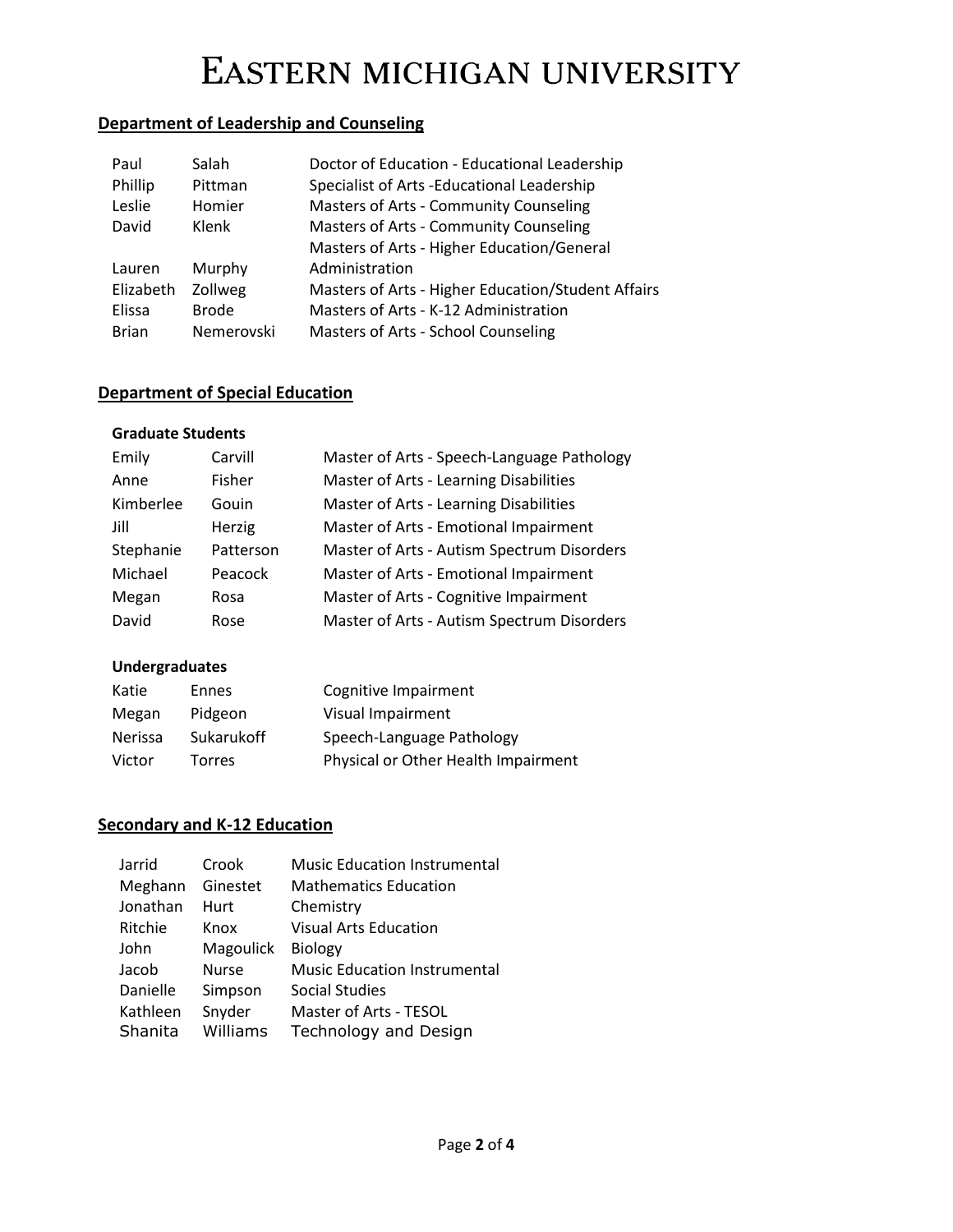### **Celebrating Faculty**

| Melvin            | Peters          | African American Studies               |
|-------------------|-----------------|----------------------------------------|
| Lidia             | Lee             | Audiology (Speech-Language Clinic)     |
| Chiron            | Graves          | <b>Biology</b>                         |
| Meriah Lee        | Sage            | Communication, Media, and Theatre Arts |
| <b>Irene Mass</b> | Ametrano        | Leadership and Counseling              |
| Elizabeth         | Broughton       | Leadership and Counseling              |
| Dibya             | Choudhuri       | Leadership and Counseling              |
| Gary E.           | Marx            | Leadership and Counseling              |
| Ronald            | Williamson      | Leadership and Counseling              |
| Eboni             | Zamani-Gallaher | Leadership and Counseling              |
| Carla             | Tayeh           | <b>Mathematics</b>                     |
| Max               | Plank           | Music                                  |
| Mary              | Schneider       | Music                                  |
| Sally             | Burton-Hoyle    | <b>Special Education</b>               |
| Karen             | Carney          | <b>Special Education</b>               |
| <b>Derrick</b>    | Fries           | <b>Special Education</b>               |
| Alicia            | Li              | <b>Special Education</b>               |
| Jackie            | <b>McGinnis</b> | <b>Special Education</b>               |
| John              | Palladino       | <b>Special Education</b>               |
| Loreena           | Parks           | <b>Special Education</b>               |
| Karen             | Schulte         | <b>Special Education</b>               |
| Philip R          | Smith           | <b>Special Education</b>               |
| Sarah             | Ginsberg        | Speech & Language Pathology            |
| <b>Brigid</b>     | Beaubien        | <b>Teacher Education</b>               |
| Mary              | <b>Bigler</b>   | <b>Teacher Education</b>               |
| Joe               | <b>Bishop</b>   | <b>Teacher Education</b>               |
| Wendy             | <b>Burke</b>    | <b>Teacher Education</b>               |
| Jane              | Gordon          | <b>Teacher Education</b>               |
| Sue               | Grossman        | <b>Teacher Education</b>               |
| Virginia          | Harder          | <b>Teacher Education</b>               |
| Elizabeth         | Johnson         | <b>Teacher Education</b>               |
| Jacqueline        | LaRose          | <b>Teacher Education</b>               |
| Ethan             | Lowenstein      | <b>Teacher Education</b>               |
| Michael           | McVey           | <b>Teacher Education</b>               |
| Patricia A.       | Pokay           | <b>Teacher Education</b>               |
| Mary              | Rearick         | <b>Teacher Education</b>               |
| Alane             | Starko          | <b>Teacher Education</b>               |
| Linda             | Williams        | <b>Teacher Education</b>               |
| John              | Dugger          | <b>Technology Studies</b>              |
| Margaret          | Patterson       | University Student Teaching Supervisor |
| Andrea            | Schollaert      | University Student Teaching Supervisor |